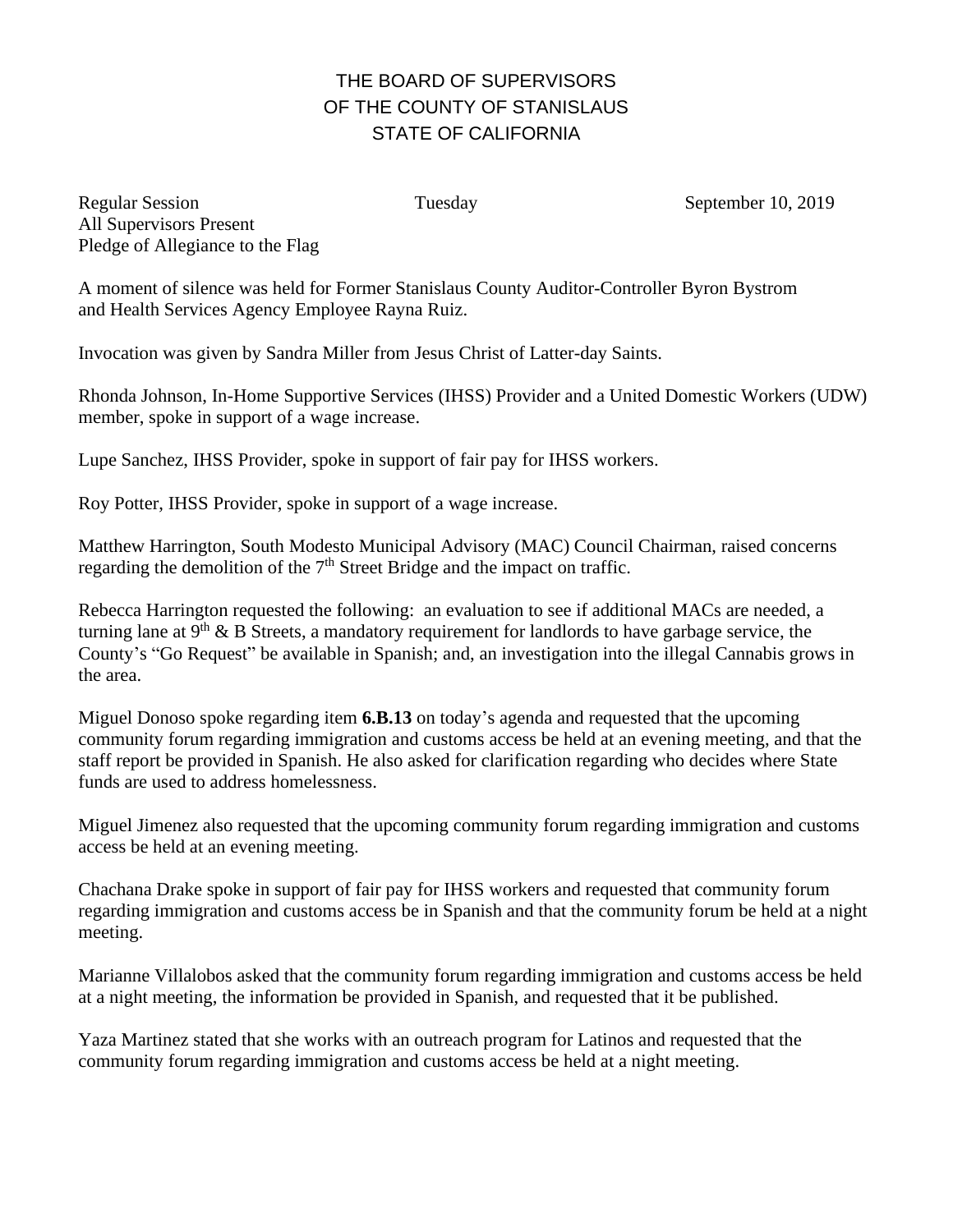Chiesa/Olsen unan. Adopted the consent calendar after removing from the consent items **6.B.13** Approval to Set the Date of 10/22/2019, at the 9:00 a.m. Meeting to Receive a Report from the Sheriff's Department and Hold a Community Forum Regarding Immigration and Customs Enforcement Access, Pursuant to Government Code Section 7283.1(d) – Sheriff; and, **6.B.21** Approval to Issue a Notice of Intent in Accordance with Government Code Sections 6063 and 25350 to Purchase the City of Modesto's Interest in the Former Stanislaus Animal Services Facility Located at 2846 Finch Road in Modesto, California for Half the Appraised Value, Equal to \$375,000, Less the Cost of Maintenance, Repair and Real Estate Costs – CEO

- **6.A.1** Approved the minutes of 08/20/2019
- **6.A.2** Accepted the resignation of William S. Pringle from the East Side Mosquito Abatement District Board of Directors 2019-0529
- **6.A.3** Authorized the posting of vacancies for the Proposed Crows Landing Industrial Business Park's Enhanced Infrastructure Financing District Public Financing Authority

- **6.A.4** Approved the Amended Conflict of Interest Code for the Patterson Cemetery District 2019-0531
- **6.B.1** Approved the MOU between Stanislaus County and the City of Modesto for the permitting and inspection of Onsite Wastewater Treatment Systems in the incorporated areas of the City's boundary; authorized the Director of DER, or designee, to sign the MOU between Stanislaus County and the City of Modesto for the permitting and inspection of Onsite Wastewater Treatment Systems in the incorporated areas of the City's boundary; and, authorized the Director of DER, or designee, to sign any future amendments to the MOU – DER C-6-W-2 2019-0532
- **6.B.2** Approved the Grant Agreement Number 19-10349 with the CA Department of Public Health for the Supplemental Nutrition Assistance Program – Education from 10/01/2019 through 09/30/2022; and, authorized the HSA Managing Director, or her designee, to sign the Grant Agreement and any subsequent amendments – HSA 2019-0533
- **6.B.3** Set a public hearing on 12/10/2019, at the 9:00 a.m. meeting to consider the adoption of the Eastern San Joaquin Groundwater Subbasin Groundwater Sustainability Plan – DER GSA-6-2 2019-0534
- **6.B.4** Set a public hearing on 12/10/2019, at the 9:00 a.m. meeting for consideration of adoption of the Northern & Central Delta-Mendota Region Groundwater Sustainability Plan – DER GSA-3-4 2019-0535
- **6.B.5** Approved the use of up to \$2,000 of Community Development Funds to pay for the cost of rental and set-up of traffic signs, cones, and barricades for the Salida Old Fashioned Country Festival; and, directed the Auditor-Controller to increase the Community Development Fund budget by \$2,000 as detailed in the Budget Journal, attached to the agenda item – CEO 2019-0536
- **6.B.6** Authorized staff to execute a new lease agreement at 1540 Florida Avenue, Modesto, CA on behalf of BHRS for the Adolescent Crisis Intervention Program and authorized the Chief Operations Officer to sign the lease agreement; and, authorized staff to execute a sublease agreement with Aspiranet for the continued provision of the Crisis Intervention Program services for children and adolescents and authorized the Interim Director of BHRS to sign the sublease agreement – BHRS 2019-0537
- **6.B.7** Amended the Salary and Position Allocation Resolution to reflect the recommended changes as outlined in the Staffing Impacts section of the agenda item – CEO 2019-0538

<sup>2019-0530</sup>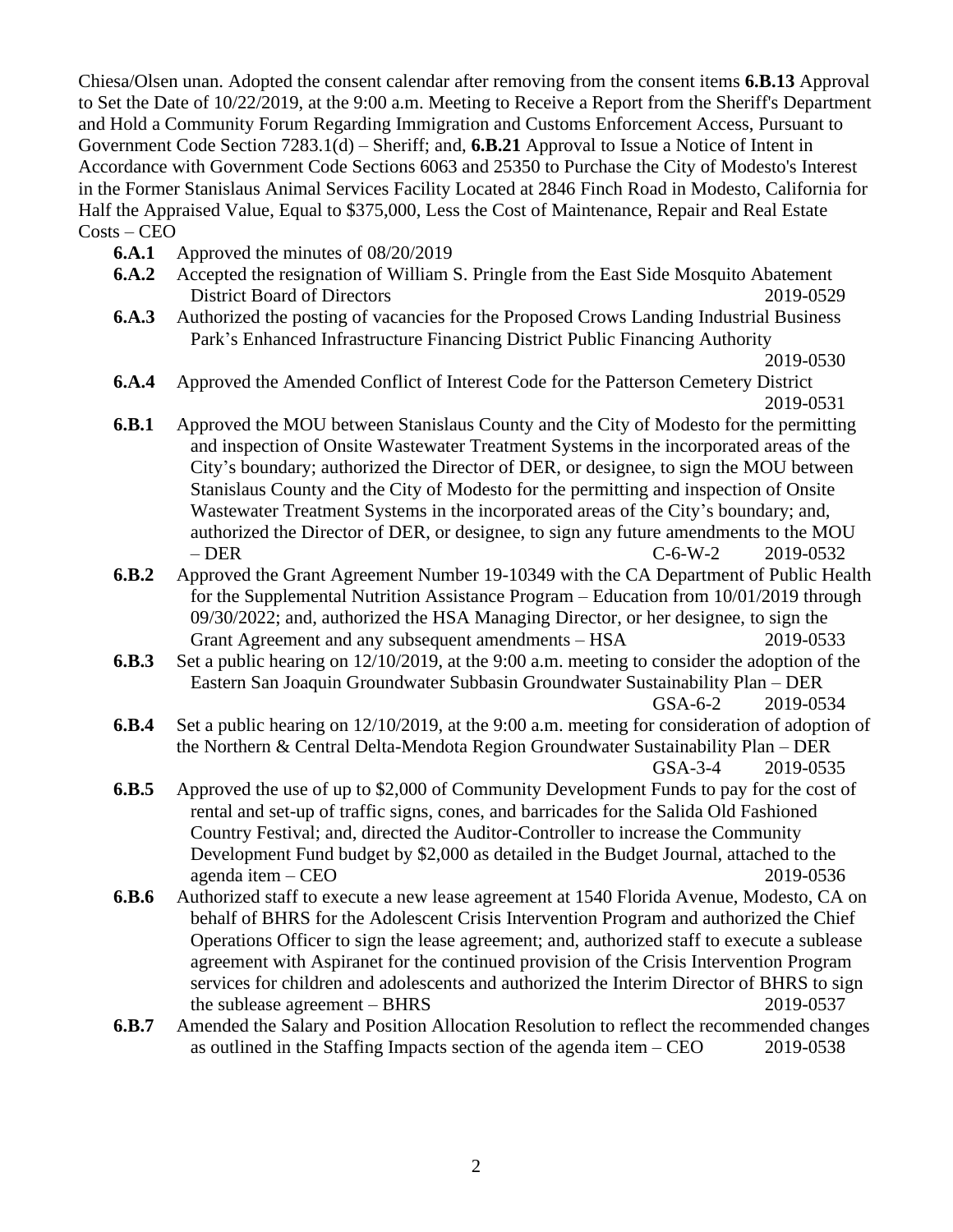- **6.B.8** Approved an agreement with Advanced Helicopter Services in the amount of \$600,000 for the period of 09/01/2019 through 06/30/2021 for aircraft mechanic services; authorized the Purchasing Agent, or his designee, to execute the agreement for aircraft mechanic services with Advanced Helicopter Services and to sign any necessary documents; and, authorized the Purchasing Agent, or his designee, to execute any amendments and extensions through June 2023 – Sheriff 2019-0539
- **6.B.9** Accepted the Stanislaus County Treasury Pool's July 2019 Monthly Investment Report as prepared by the Stanislaus County Treasurer-Tax Collector's Office and reviewed for conformity with the Stanislaus County Treasury Pool Investment Policy by the Treasurer-Tax Collector, and distributed to the Stanislaus County Treasury Pool Oversight Committee; and, authorized the Chairman to sign on behalf of the Board that the report has been reviewed and accepted – T/TC 2019-0540
- **6.B.10** Approved an agreement between the County of Stanislaus and the CA Department of Health Care Services for participation in the Medi-Cal County Inmate Program for the period 07/01/2019 through 06/30/2020; and, authorized the Sheriff to sign the Medi-Cal County Inmate Program agreement and any future amendments to the agreement – Sheriff 2019-0541
- **6.B.11** Approved modifying the audit period for the Monterey Park Tract Community Service District required financial audit report to a biennial audit period – Auditor-Controller 2019-0542
- **6.B.12** Authorized the Sheriff to accept funding in the amount of \$65,154 from the CA Department of Alcoholic Beverage Control; authorized the Sheriff to sign all reimbursement claims and other required documents for the Department of Alcoholic Beverage Control; authorized the Auditor-Controller to increase appropriations and estimated revenue in the Sheriff's Operations Budget in the amount of \$65,154 in accordance with the Budget Journal; and, approved a formal resolution as required by the State to receive this grant – Sheriff 2019-0543
- **6.B.14** Approved the Contract Employee Agreement with Beatrice St. Claire, M.D., to provide psychiatric mental health services for the period of 09/10/2019 through 06/30/2020; authorized the Interim BHRS Director, or designee, to sign the agreement with Beatrice St. Claire, M.D.; and, authorized the Interim BHRS Director, or designee, to negotiate and sign amendments to the agreement to add services and payment up to \$100,000, budget permitting, through the end of FY 2019-2020 – BHRS 2019-0545
- **6.B.15** Accepted the Report of Donations Received by the County of Stanislaus for the fourth quarter of FY 2018-2019 – Auditor-Controller 2019-0546
- **6.B.16** Authorized the Purchasing Agent, on behalf of BHRS, to prepare and issue RFP's for the provision of BHRS for current agreements in effect for over three years – BHRS 2019-0547

**6.B.17** Approved the County Clerk-Recorder, Elections Division Records Retention Schedule; and, adopted the resolution approving the County Clerk-Recorder, Elections Division Records Retention Schedule – Elections 2019-0548

- **6.B.18** Approved the County Clerk-Recorder Records Retention Schedule; and, adopted the resolution approving the County Clerk-Recorder Records Retention Schedule – Elections 2019-0549
- **6.B.19** Accepted an update in accordance with Public Contract Code Sections 20134 and 22050 for emergency remediation/repairs at 10th Street Place, to repair water damage and restore essential government operations – CEO 2019-0550
- **6.B.20** Approved an update on the Homeless Facility Plan and partnership between the County, the City of Modesto and The Salvation Army in accordance with the provisions of the Public Contract Code and related matters – CEO 2019-0551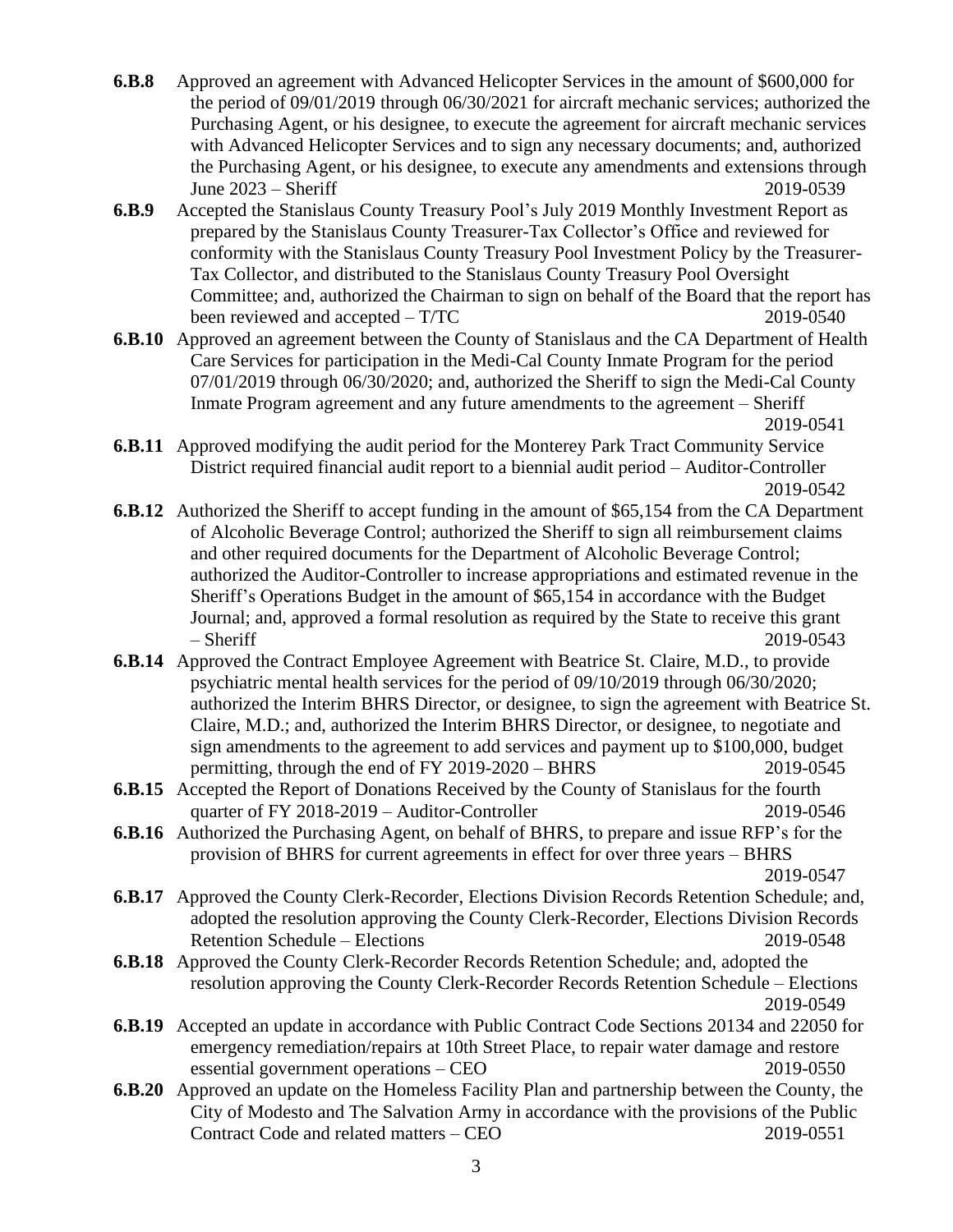- **6.C.1** Approved the Agreement for Acquisition of Property for the McHenry Avenue Widening Project, Grantor: Bernard A. Aggers, Jr., Family Living Trust, APN: 074-001-012 (partial); authorized the Chairman to execute the Agreement for Acquisition of Property; and, authorized the Director of Public Works to take any appropriate action necessary to carry out the purpose and intent of these recommendations – PW 2019-0553
- **6.D.1** Set a public hearing on 10/01/2019, at the 9:00 a.m. meeting, to consider the Planning Commission's recommendation for approval of Use Permit and Development Agreement Application No. PLN2018-0129, Mission Nurseries, LLC, request to operate a mixed-light commercial cannabis cultivation and nursery business, located at 2306 Almond Avenue, between Elm Avenue and the San Joaquin River, in the Patterson area; and, authorized the Clerk to publish a notice of public hearing as required by law – Planning

ORD-56-N-2 2019-0554

- **6.D.2** Set a public hearing on 09/24/2019, at the 9:00 a.m. meeting, to consider the Planning Commission's recommendation for denial of Use Permit and Development Agreement Application No. PLN2018-0121, All Season Organics, LLC, request to operate a mixedlight commercial cannabis cultivation, nursery and distribution business, located at 1054 Merriam Road, between Riverview and Blue Gum Roads, in the Hickman area; and, authorized the Clerk to publish a notice of public hearing as required by law – Planning ORD-56-O-1 2019-0555
- **6.D.3** Rescinded all of Williamson Act Contract Nos. 2002-4465 and 1974-1688, located at 3424 and 3506 Geer Road, between E. Whitmore Avenue and E. Service Road, in the Hughson area, APN's: 018-056-014 and 018-056-015; finds Pursuant to Government Code Section 51257, determined that the following seven findings can be made based on the written evidence submitted by the applicant: (a) The new contract, or contracts, would enforceably restrict the adjusted boundaries of the parcels for an initial term for at least as long as the unexpired term of the rescinded contract, or contracts, but for not less than ten years, except as authorized under the County's implementation of Assembly Bill (AB) 1265; (b) There is no net decrease in the amount of the acreage restricted, in cases where two parcels involved in a lot line adjustment are both subject to contracts rescinded pursuant to this section, this finding will be satisfied if the aggregate acreage of the land restricted by the new contracts is at least as great as the aggregate acreage restricted by the rescinded contracts; (c) At least 90 percent of the land under the former contract, or contracts, remains under the new contract, or contracts; (d) After the lot line adjustment, the parcels of land subject to contract will be large enough to sustain their agricultural use, as defined in Government Code Section 51222 (e) The lot line adjustment would not compromise the long-term agricultural productivity of the parcel or other agricultural lands subject to a contract, or contracts; (f) The lot line adjustment is not likely to result in the removal of adjacent land from agricultural use; (g) The lot line adjustment does not result in a greater number of developable parcels than existed prior to the adjustment, or an adjusted lot that is inconsistent with the General Plan; approved a new contract(s), pursuant to Lot Line Adjustment Application No. PLN2019-0042, Fraser Family Trust; and, authorized the Director of Planning and Community Development to execute a new contract(s) – Planning 2019-0556

## **Supervisor DeMartini left the Dias 9:33 a.m.**

Olsen/ Berryhill (4-0)(DeMartini abstained) **6.B.21** Approved the issuance of a Notice of Intent in accordance with Government Code Sections 6063 and 25350 to purchase the City of Modesto's interest in the former Stanislaus Animal Services Facility, located at 2846 Finch Road in Modesto, CA for half the appraised value of \$375,000, less the cost of maintenance, repair and real estate costs; and, approved setting the date of 10/22/2019, to consider the purchase of City of Modesto's interest in the property and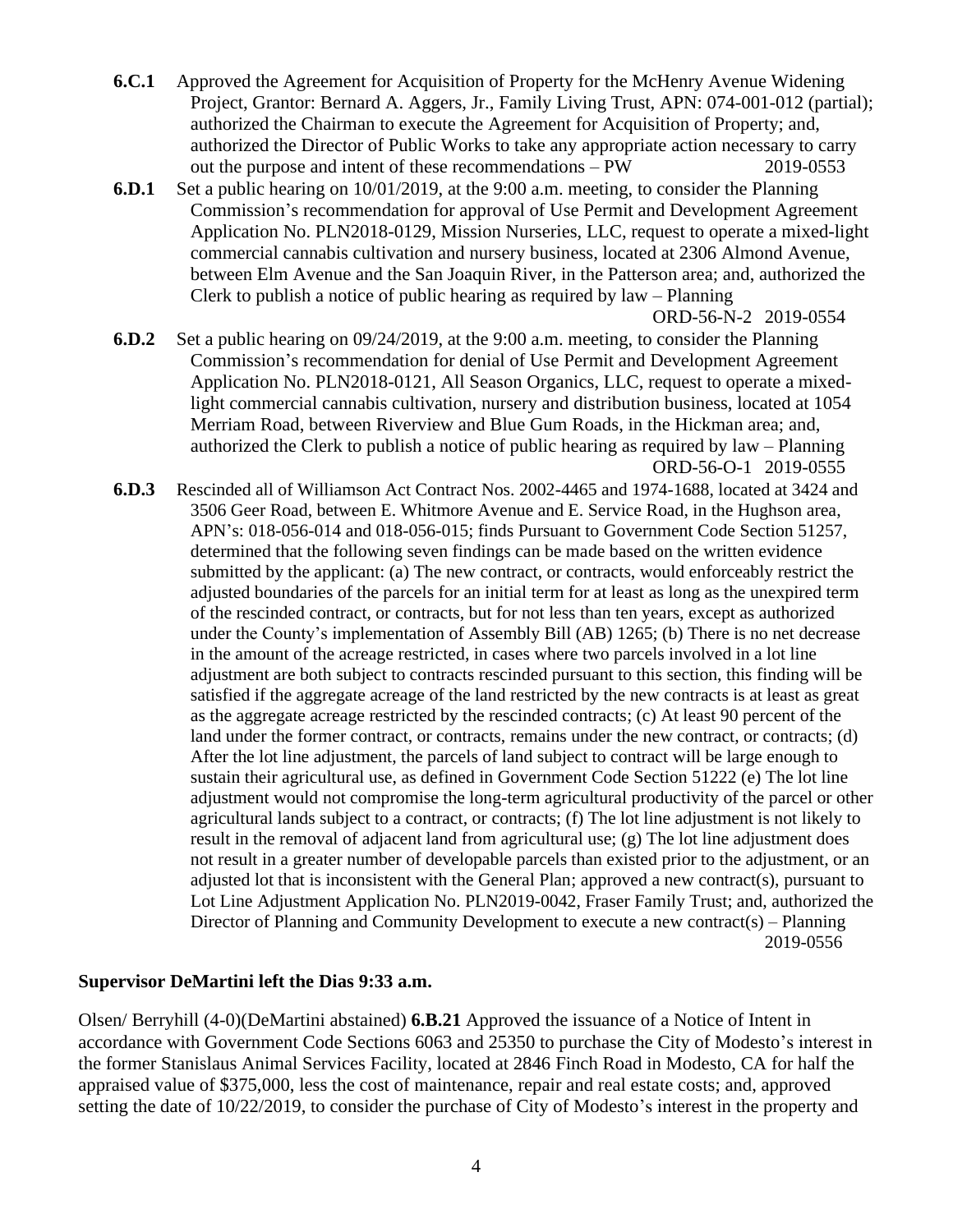directed the Clerk of the Board to advertise the Notice of Intent to Purchase Real Property as required by Government Code – CEO  $C=6-N-3$  2019-0552

## **Supervisor DeMartini returned at 9:34 a.m.**

Chiesa/Berryhill unan. **7.1** Approved the design bridging documents for the Turlock Library Expansion Project, as prepared by WRNS Studios, Inc., and as recommended by the project team; approved the recommended pre-qualification of Roebbelen Contracting, Inc., and LDA Partners, Inc. the Design-Build team and key subconsultants outlined in the agenda item, as a result of the RFS/RFQ process approved by the Board on 12/11/2018 for the Turlock Library Expansion Project; authorized the Project Manager to request construction and pricing proposals from Roebbelen Contracting, Inc.; and, authorized the Project Manager to negotiate and sign contracts, amendments, work authorizations, and purchase orders for professional services needed for this project as long as they are within the project budget approved by the Board – CEO 2019-0557 Chiesa/Olsen unan. **6.B.13 Amended** the item to change the date and time of the community forum to the 11/19/2019, 6:30 p.m. meeting (from the 10/22/2019, 9:00 a.m. meeting) to receive a report from the Sheriff's Department and hold a community forum regarding Immigration and Customs Enforcement

access, pursuant to Government Code Section 7283.1(d); and, authorized the Clerk to publish notice as required by law – Sheriff 2019-0544

Berryhill/Olsen unan. **7.2** Declared an emergency in accordance with Public Contract Code Section 22050 to contract for emergency repairs at the PSCW, MHU1 and Support Services facilities located at 200 East Hackett Road, Modesto, CA; approved staff's recommendation to act in accordance with Public Contract Code Sections 20134 and 22050 in order to make the immediate repairs at the PSCW, MHU1 and Support Services facilities; made the following findings: (a) The significant operational issues at the PSCW, MHU1 and Support Services facilities are occurring as the result of failing security electronic controls and fire alarm systems, as well as discontinued parts and equipment for these systems, and are creating potential public life safety issues; (b) The repair is necessary to ensure the safety of Sheriff's staff and Public Safety Center personnel and to permit the continued conduct of essential County operations or services; and (c) The emergency will not allow for the delay that would result if the project were competitively bid, and the action to immediately repair the Agency's impacted systems on an emergency basis is necessary; directed the Chief Operations Officer to serve as Project Manager for all aspects of the project; authorized the Project Manager to solicit and award a construction contract within the approved budget; authority to hire a Construction Manager within the approved budget; and all other actions necessary to carry out the repairs and handle the emergency; authorized the Project Manager to order any action appropriate to repair the firelife safety, secure electronic system and install/upgrade new security cameras, and to take any directly-related immediate action required by that emergency, and to procure the necessary equipment, services and supplies for those purposes, without giving notice for bids to let a contract; approved the Project Budget, based on staff's recommendation and the Expert Consultant's construction Estimate; directed the Auditor-Controller to transfer \$770,000 in appropriations from the PSC West Eval Project legal budget unit into a newly created capital project fund, the PSC Minimum Housing Unit Program Space fund, as detailed in the Budget Journal, attached to the agenda item; directed the Auditor-Controller to appropriate \$5 million of fund balance from the General Fund, which has been assigned for the purpose of upgrading the PSCW MHU1 and Support Services building, and transfer into the PSC West Eval Project fund as detailed in the Budget Journal, attached to the agenda item; and, required the CEO's Office to report to the Board on the status of the emergency project at its next regularly scheduled meeting and every 14 days thereafter, as required by the Public Contract Code until the repairs are completed – CEO 2019-0558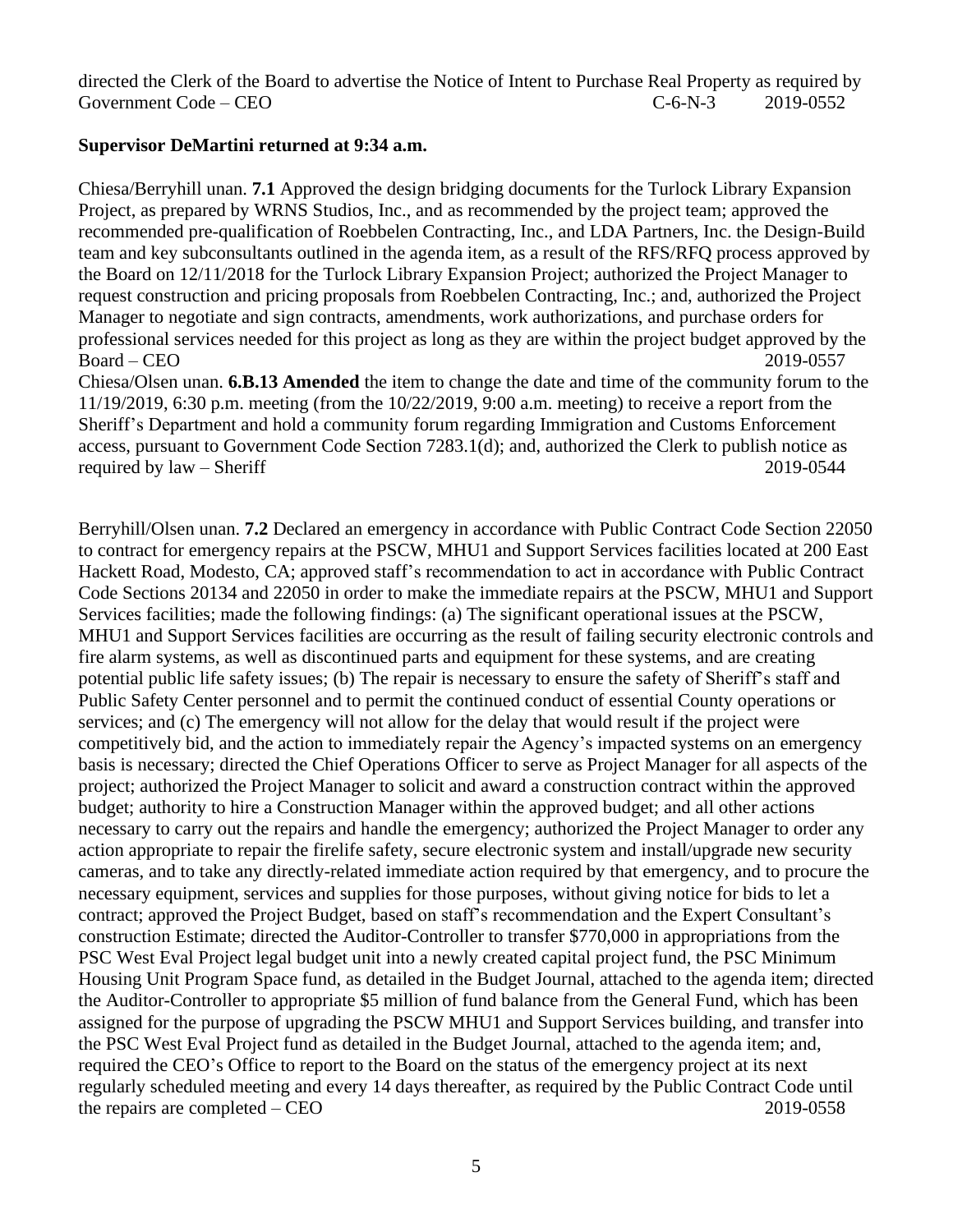DeMartini/Chiesa unan. **7.3** Approved an agreement with Hart InterCivic, Inc. to provide Stanislaus County a voting tabulation system and annual maintenance; authorized the Chairman to sign the agreement with Hart InterCivic, Inc. for the voting tabulation system and annual maintenance; and, authorized the Auditor-Controller to increase revenue and appropriations in the Clerk-Recorder budget in accordance with the Budget Journal, attached to the agenda item – Elections 2019-0559

## **Supervisor Chiesa left at 10:12 a.m.**

A presentation was given by David Mendoza and Miguel Aguirre with the San Joaquin County Department of Public Works providing an update on the McHenry Avenue Corridor Improvements Project.

**Corr 1** Referred to the Department of Environmental Resources, a Notice of Intent to Adopt a Groundwater Sustainability Plan from the Eastern San Joaquin Groundwater Authority.

**Corr 2** Referred to the Department of Planning and Community Development, a letter from the U.S. Department of Housing and Urban Development regarding the approval of Stanislaus County's Annual Action Plan and the funding for those programs.

**Corr 3** Referred to County Counsel and the Auditor-Controller, two Claims for Refund of Property Taxes filed on behalf of Foster Dairy Number Two, LLC. and Foster Dairy Farms, a California Corporation regarding assessments for years 2015-16 through 2018-19.

**Corr 4** Referred to County Counsel and the Auditor-Controller, a Claim for Refund of Property Taxes filed on behalf of Foster Farms, LLC, formerly known as Fresno Farming, LLC, regarding assessments for tax year 2016-17 through 2018-19.

**Corr 5** Referred to County Counsel and the Auditor-Controller, a Claim for Refund of Property Taxes filed on behalf of Frantz Properties Family Limited Partnership, regarding assessments for tax year 2018- 19.

**Corr 6** Referred to the Fish and Wildlife Committee, a letter from the California Fish and Game Commission regarding proposed regulations relating to the possession of Nutria.

**Corr 7** Referred to the Clerk-Recorder and Registrar of Voters, a notice from the Del Puerto Health Care District regarding the resignation of Sheree Lustgarten and the appointment of George Galloway Mac Master to their Board of Directors.

**Corr 8** Acknowledged receipt of claims and referred to the CEO-Risk Management Division the following claims: Randolph Wayne Johnson; James Grassmidt III; T.L. Thompson & Associates, A/S/O Beverly Dillard; Juan C. Alcantar; Caleb Flora; Trademark Pool and Spa, Inc.; Damian Pineda; Kimberly Johnson; Melinda Moore; and, Jordan R. Proch.

Supervisor Berryhill noted that he attended the California Council of Regional Homeless Advisors held 09/06/2019 at the Stanislaus County Veterans Center, and reported that he was impressed with County staff and Chairman Withrow's presentation.

Chairman Withrow reported that County staff did a great job at the Council of Regional Homeless Advisors meeting held 09/06/19 at the Stanislaus County Veterans Center.